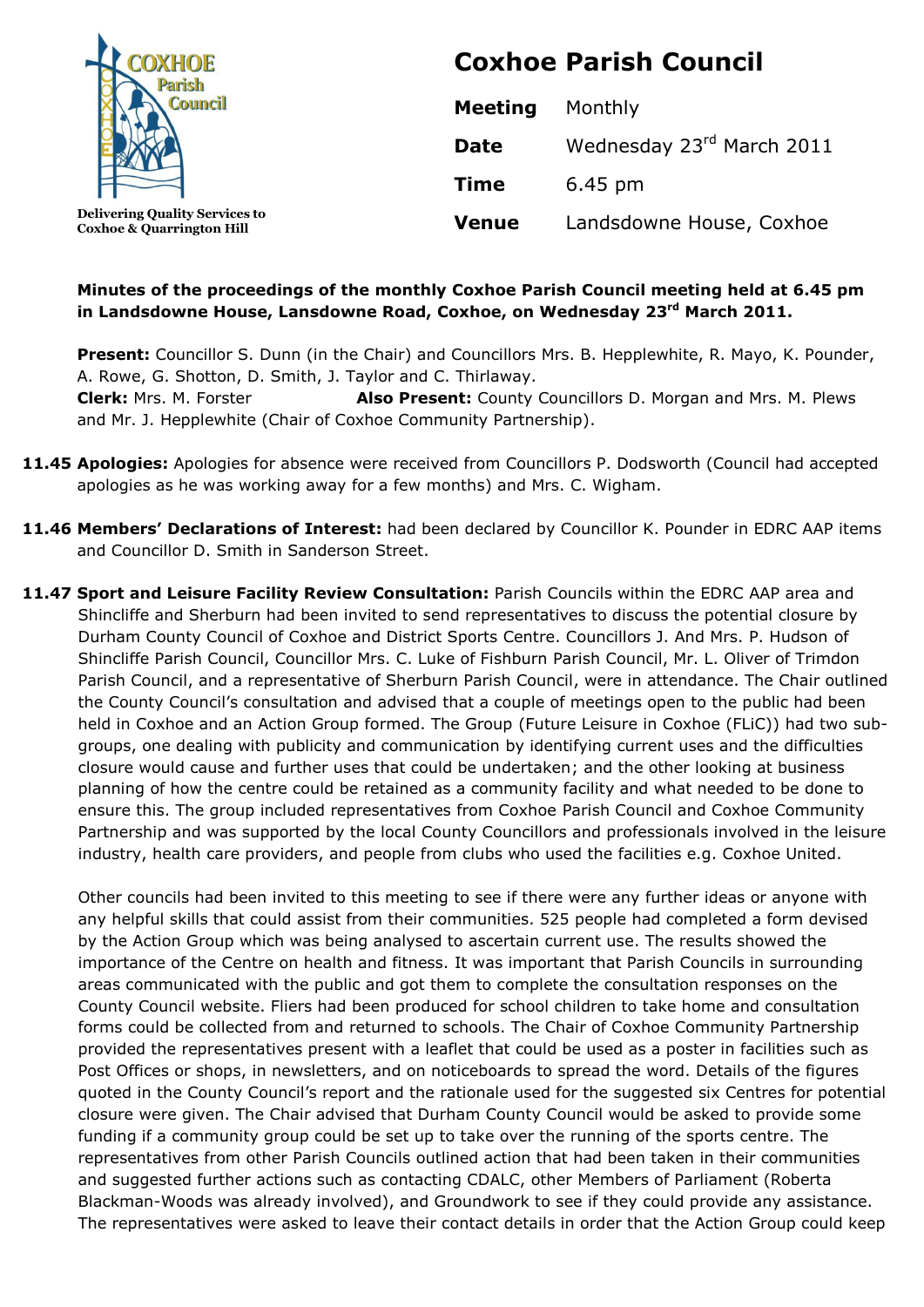them informed and seek their further assistance. The Chair thanked the representatives of other Parish Councils for their attendance and then the representatives left the meeting.

The Parish Council had received, via the County Durham Association of Local Councils, the questionnaire provided as part of the consultation exercise to stakeholders. This should be passed to as many people as possible for completion and return to the County Council to let them know the strength of feeling in the community. Members agreed that a response on this should be deferred until the Action Group knew better what could be done and how they could progress things. The response deadline was 26<sup>th</sup> May. The County Councillors outlined that the County Council had to make hard decisions due to cuts in funding from Government. There was £60m less available for services and not all areas across the County would be affected by the closures of sports centres so it was extremely important that a viable option be put forward to save the Coxhoe and District Sports Centre. Keeping the centre open was of paramount importance to the local County Councillors. The Chair commended County Councillors Morgan and Mrs. Plews for serving their community well.

An invitation had been received to attend a Community Development Trust Workshop/Training Session at a cost of £27 per delegate. The importance of attendance was recognised in view of the potential for a Community Development Trust to be set up to assist with retaining the Sports Centre in Coxhoe. There was, however, only one person able to attend the date set. The Clerk added that details had been circulated of meetings on the future development of outdoor sports facilities and Members should attend if possible. She had sent the agreed response on that consultation and a response objecting to the closure of the crèche facilities at the Leisure Centre.

**Resolved** (i) That the information be noted and appropriate representatives of the Action Group contact the representatives of other Parish Councils who had expressed an interest in assisting the process of retaining the Sports Centre at Coxhoe; (ii) That consideration of a response to the Sport and Leisure Facility Review Consultation questionnaire be deferred until the Parish Council meeting to be held 27<sup>th</sup> April; (iii) That Councillor Pounder attend the Community Development Trust Workshop/Training Session and report back to the Parish Council and Action Group and that the expenditure of £27 from the Parish Council Member Training Budget be agreed.

- **11.48 Questions from the Public:** There were no questions from the public.
- **11.49 Police Report:** The Police report had been circulated for 18<sup>th</sup> February to 17<sup>th</sup> March 2011. M. Ogilvie had been called away from the meeting.

**Resolved** That the Police Report be noted and displayed on the village notice boards.

- 11.50 Minutes of Monthly Meeting held 23<sup>rd</sup> February 2011 had been circulated. Resolved That the minutes of the last monthly meeting held on 23<sup>rd</sup> February 2011 be approved and signed as a true record.
- **11.51 Matters of information: (1)** There had still not been a response from the Clean and Green Manager on the query with regard to whether the County Council's routine litter pick schedule still included picking **litter in St. Mary's Churchyard**. **(2)** There had been no further information received regarding the land ownership of the **rough land adjacent to the allotments at Quarrington Hill** with a view to the Parish Council procuring this to provide additional allotment sites. County Councillors confirmed that there was nothing further to report with regard to the potential sale of allotment land by the County Council and whether this affected allotments at Coxhoe or Quarrington Hill. **(3)** Councillor Dunn, the Clerk and Assistant Clerk were meeting an Officer from Durham County Council 31st March regarding potential **Asset Transfers. (4)** The replacement **seat at The Grove**  was yet to be ordered and monies set aside would be carried forward to the 2011/12 budget. **(5) East Durham Leader** had advised that clarification on their budgets was still awaited. Arrangements for Louise Johnson, the Manager, to submit a presentation had therefore been deferred to the April Parish Council meeting. **(6)** A further meeting in connection with **CCTV** had been held 10<sup>th</sup> March and it had been explained that a review of CCTV was being carried out across the County. The current position with regard to uncertainty of the future arrangements for the Leisure Centre would have an effect as it had been hoped to link the cameras to the computer there to enable monitoring to take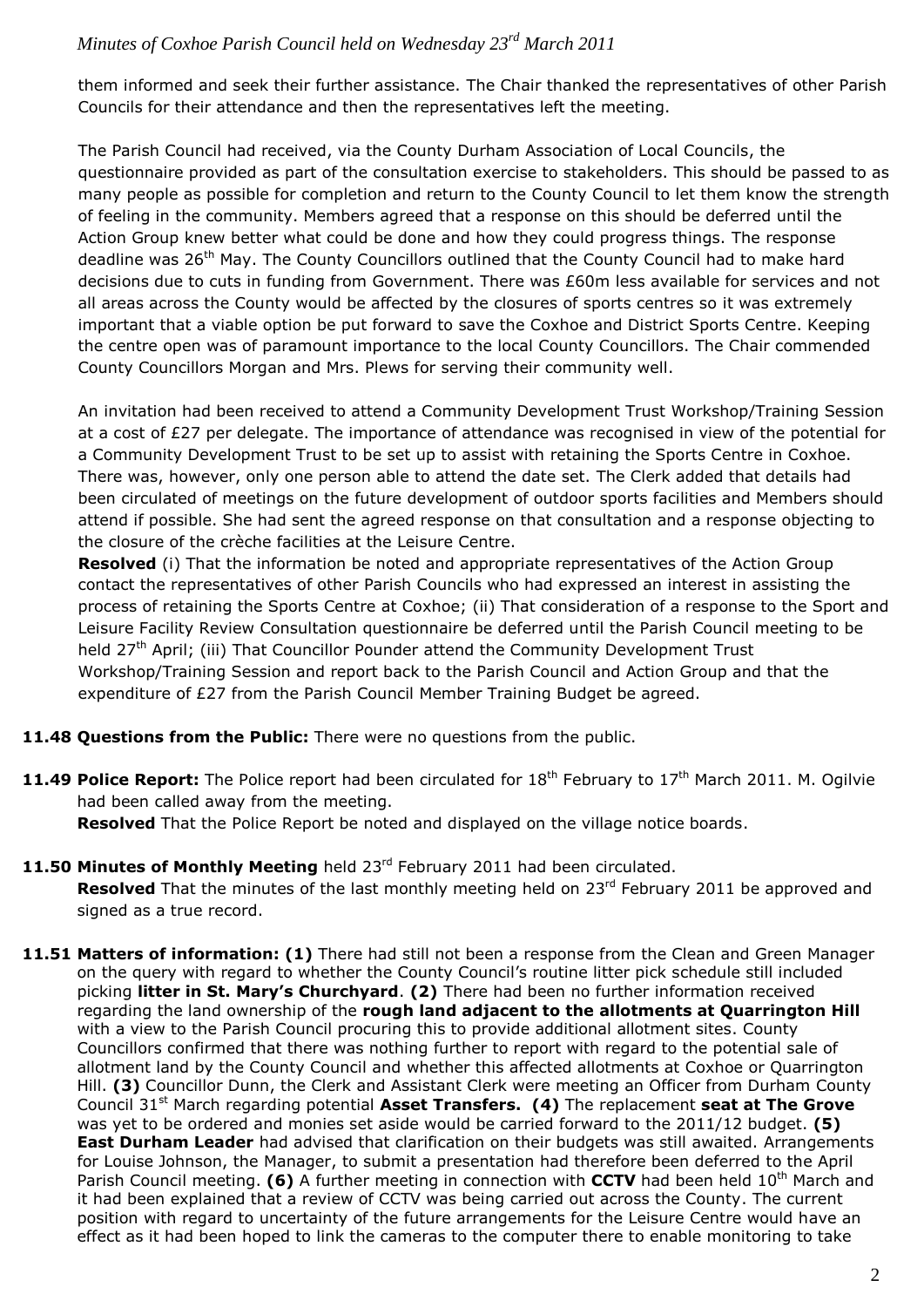place. The money had been earmarked and the project deferred pending the reviews of CCTV and leisure centres. A further update was to be received from the County Council in July when things were clearer. **(7)** Letters of support had been sent on the two **planning applications** as requested at the last meeting. **(8)** Questions had been added to the household questionnaire for Parish Plan 2 on the importance of **salt bins** and the Chair of Coxhoe Community Partnership had been advised. **(9)** The Clerk had asked the **Limestone Landscapes** Programme Manager to submit a **presentation** to the Parish Council at its June meeting. **(10)** A cheque and accompanying letter for the financial **donation** agreed for **Coxhoe Youth Room** via Coxhoe Community Partnership had been prepared for signature.

**Resolved** That the information be noted, the outstanding resolutions be actioned and progress be requested on those issues raised with other parties.

- **11.52 Speed Visors:** The Clerk advised that there had been no further information received since the site meeting held 10<sup>th</sup> February at Quarrington Hill. Councillor Pounder had requested that this matter be discussed. He stated that he queried the explanation from the County Council regarding the Steetley Terrace visor not being able to be turned to face southbound traffic. It had been stated that this would not allow the required distance of 120m to monitor as this could not be met due to the bend in the road. This had been accepted on site and the rota that had previously been circulated had been agreed, with visors being moved four times per year. Councillor Pounder was, however, querying the distances having carried out some research with the other visors installed at Quarrington Hill and Coxhoe. The Chair suggested that as Councillors needed to undertake work themselves to assist with the Clerk's excessive workload that Councillor Pounder raise this with the speed visor provider. **Resolved** That Councillor Pounder contact Varitext with his query regarding the distances required for monitoring of speed visors and chase up the data requested from the first site of the visor at Quarrington Hill; and also contact Gerry Jones at the County Council to chase up the information he had requested on site regarding an estimate to have the footpath at Quarrington Heights widened at the two furthest speed humps to enable bollards or small barriers to be introduced to prevent vehicles mounting the footpaths whilst trying to avoid the humps; and report back.
- **11.53 Poor State of Footpath behind The Grove:** A resident had contacted a Parish Councillor to ask whether anything could be done to improve this footpath which was collecting water due to a hollow in the path. The Chair asked that Councillors where possible direct queries straight to the appropriate authorities.

**Resolved** That County Councillor Morgan take this matter up with the County Council.

**11.54 Coxhoe Community Partnership:** County Councillor Mrs. Plews left the meeting. Responses on the possibility of hearing aid induction loop and assistance with broadband were awaited. The alarm providers of Landsdowne House had not yet been contacted nor assurance sought that the Parish Council could continue to use the offices to progress the installation of broadband but these matters could be taken up following the meeting in connection with potential asset transfers. The Clerk updated that the Insurance Company had advised that the Parish Council had no responsibility or insurable interest in the History Group's equipment so the Group would have to make their own insurance arrangements. The cheque and accompanying letter for the Village Hall doors had been prepared for signature at this meeting. The agenda for  $2^{nd}$  March and minutes of  $2^{nd}$  February had been circulated. The Partnership updated that Limestone Linx should be completed shortly and gave details of plans for expansion. A Member suggested that the Parish Council should assist the Partnership in their work towards saving the Leisure Centre at Coxhoe; by way of allowing use of the photocopying facilities free of charge and a financial contribution. Members agreed that this matter be added to the agenda for the next Parish Council meeting to meet the necessary notice requirements for potential expenditure. The Chair of the Partnership advised that money would be available from the Partnership.

**Resolved** (i) That the information be noted; (ii) That resolutions re further information from the County Council in connection with the possibility of the provision of broadband and a hearing aid induction loop at Landsdowne House being awaited; and that the alarm providers at Landsdowne House be contacted to ascertain whether the alarm line could be used and if it couldn't that the Clerk look at having a phone line and broadband installed if assurance was provided from the County Council that the Parish Council could continue to use the offices at Landsdowne House; be followed up at the appropriate time following the meeting in connection with potential asset transfers; (iii) That the suggestion of a financial contribution to Coxhoe Community Partnership to assist them with their endeavours to save Coxhoe Leisure Centre be discussed at the next Parish Council meeting.

**11.55 Quarrington Hill Village Partnership:** No agendas or minutes had been received.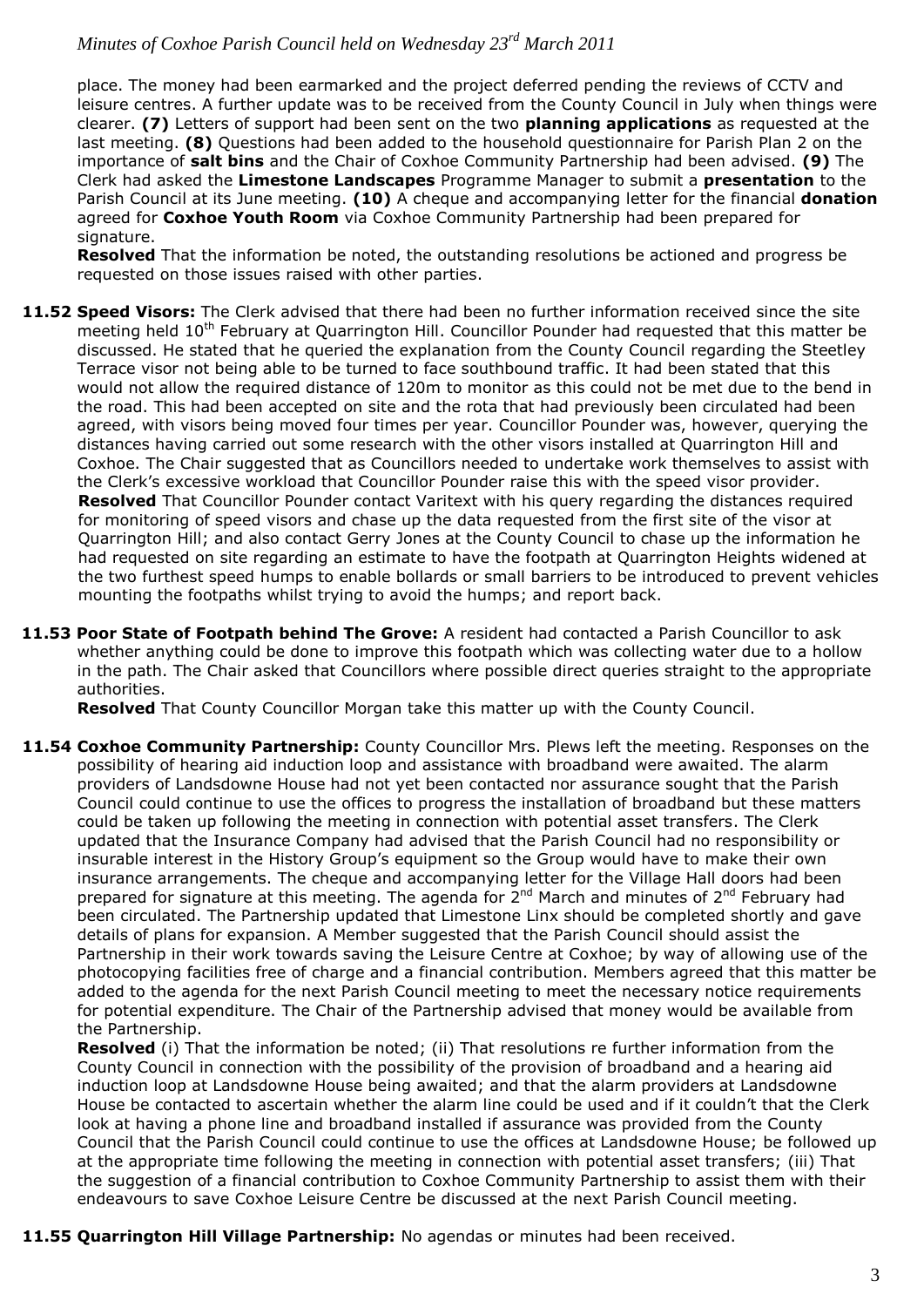**Resolved** That the information be noted.

**11.56 Crowtrees Heritage Group:** Agenda for 24<sup>th</sup> March and minutes of 24<sup>th</sup> February had been circulated.

**Resolved** That the information be noted.

**11.57 Planning Applications:** Details had been circulated of planning applications that had been determined under delegated authority and those consulted on by Durham County Council from 22<sup>nd</sup> February to  $21<sup>st</sup>$  March.

 **Resolved** (i) That the information on delegated authority decisions be noted; (ii) That the Proposed Revised Route for Public Rights of Way for Old Quarrington and Cold Knuckle Quarries – Review and Extension – be noted; (iii) That application Ref. 168/FPA – Erection of Detached Dormer Bungalow at Land at Cosa Nostra, Vicarage Terrace, Coxhoe be noted.

**11.58 Correspondence for Information:** Items circulated for information during the month included EDRC Area Action Partnership Board agenda for  $2^{nd}$  March and minutes of  $5^{th}$  January; Northumbria in Bloom Community Event 9<sup>th</sup> April; Update re Number of and Areas Covered by Neighbourhood Wardens; Neighbourhood Warden Monthly Report February; Seminar on Climate Change and Carbon Reduction (The Chair advised that he would be grateful if a member of the Future Leisure in Coxhoe group could attend as he was unable to as he would be working away); Overview and Scrutiny Review of Area Action Partnerships; County Durham Partnership Newsletter Quarter 1 2011; NALC E-Bulletins of  $18^{th}$  February and  $4^{th}$  March; Royal Garden Party - Results of Draw from Nominations; DRCC Managing your Community Building Training Events (Councillor Pounder was attending and would report back as appropriate); Durham Constabulary – Out of the Blue Newsletter; EDRC AAP Local Councils Committee – agenda for  $15<sup>th</sup>$  March, minutes of  $18<sup>th</sup>$  January and request via CDALC for better attendance at meetings.

**Resolved** That the information be noted.

# **11.59 Finance:**

11.59.1 **Budget Update:** A financial account summary had been circulated that showed the balance at the end of the last meeting and income and expenditure during the month and the balance at the end of the month. A budget summary had also been circulated. This showed spend against budgets to date. There were no significant changes to variances which had been explained previously. Outstanding commitments for invoices not yet received for work carried out during the year would be carried forward to the appropriate budget headings for the next financial year.

**Resolved** That the information be noted and the appropriate adjustments be made to add outstanding commitment amounts to the relevant budget heads for the financial year 2011/12.

11.59.2 **Accounts for payment:** Details of financial payments required for the month had been circulated, together with the month end bank balances figure after the expenditure during the month. The Clerk advised that cheque 460 for £80.00 agreed by Council at its meeting held 26<sup>th</sup> January 2011 would not be issued as the second hand computers could no longer be acquired. The accounts would be adjusted accordingly to cancel the £80.00. **Resolved** That all payments presented be signed and paid:

| <b>Creditor</b>                    | <b>Reason</b>                                                                                                                                        |        |
|------------------------------------|------------------------------------------------------------------------------------------------------------------------------------------------------|--------|
| CIT Vendor Finance (UK)<br>Limited | Rental Landsdowne House Copier 1/4/11 to 30/6/11                                                                                                     | 133.20 |
| <b>Total Business Group</b>        | Landsdowne House Copier copies Feb-Mar<br>(£151.22) + Village Hall Copier contract 28/2/11 to<br>$27/5/11$ (£46.80) + Staples for LH Copier (£68.76) | 266.78 |
| <b>Total Business Group</b>        | <b>Stationery and Paper Trimmer</b>                                                                                                                  | 99.73  |
| T P Gardens                        | Grass cutting at walkways (March)                                                                                                                    | 255.00 |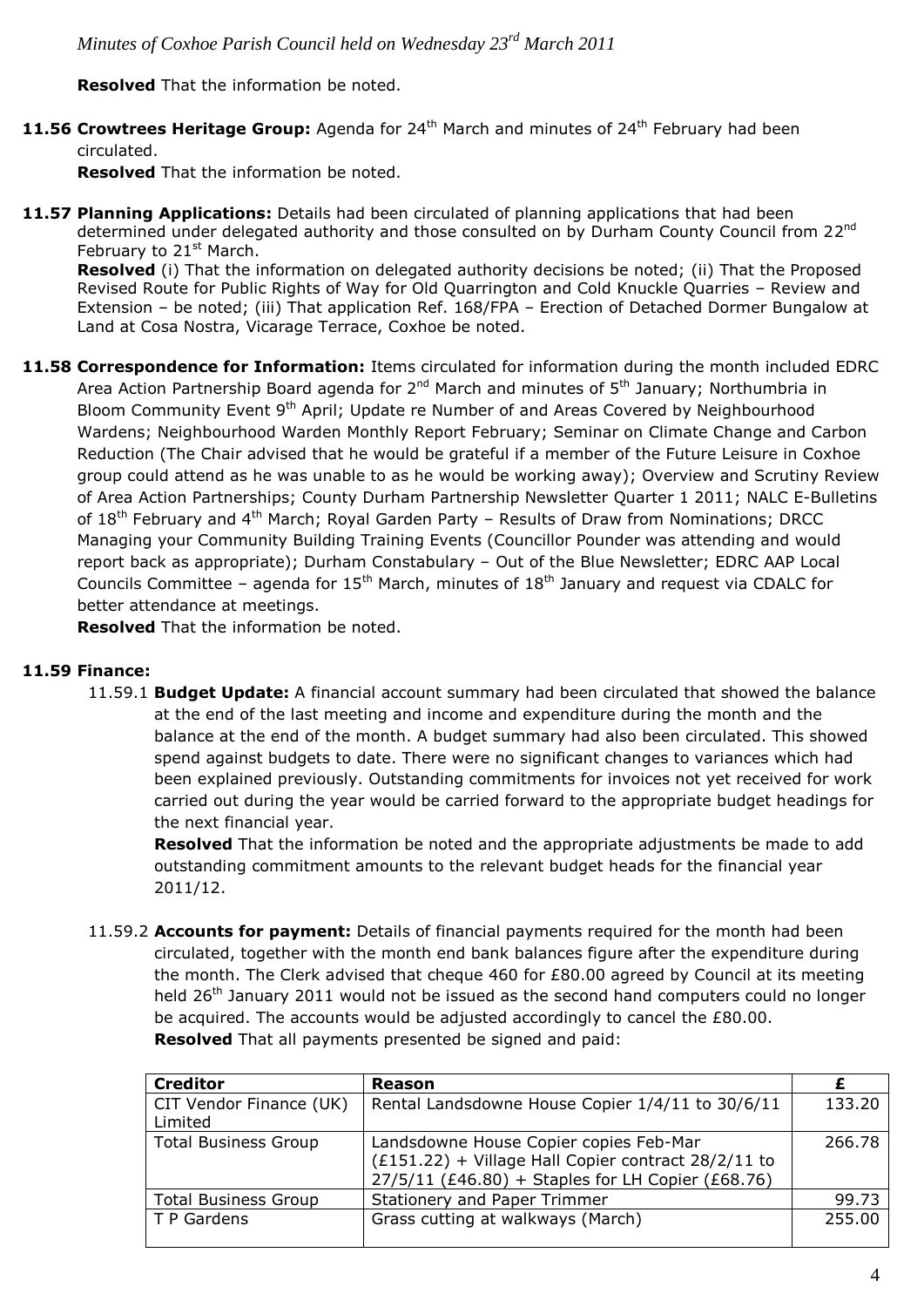| <b>Creditor</b>         | <b>Reason</b>                                    |        |
|-------------------------|--------------------------------------------------|--------|
| Quarrington Hill        | Refreshments for Parish Plan 2 public launch at  | 31.50  |
| <b>Community Centre</b> | Quarrington Hill                                 |        |
| Coxhoe Village Hall     | Rent of Hall for Parish Plan 2 public launch at  | 80.00  |
| Association             | Coxhoe                                           |        |
| Coxhoe Village Hall     | Financial Assistance for Village Hall Doors (DCC | 732.75 |
| Association             | £500 + CPC £232.75)                              |        |
| <b>Coxhoe Community</b> | Section 137 Contribution for Coxhoe Youth Room   | 200.00 |
| Partnership             | (litter pick)                                    |        |
| 3 Mobile                | Broadband & Mobile February                      | 20.27  |
| M. Forster              | Clerk Salary March and reimbursement postage and |        |
|                         | six months expenses (Oct to Mar)                 |        |
| Post Office Limited     | HMRC PAYE / NI contributions Jan to Mar 2011     |        |

# 11.59.3 **Applications for Grants and Donations:** had been circulated.

**(a) Diabetes UK** was asking for assistance to help people with diabetes. As the Council had already donated £50 in the current financial year it was **Resolved** That no donation be made.

**(b) Haswell and District Mencap Society** was asking for assistance to help the charity to inspire and support children and adults with a learning disability. Members considered that this was a worthy cause and helped people across the whole County, including residents from Coxhoe.

**Resolved** That a donation of £50 be made to Haswell and District Mencap Society under Section 137 expenditure.

11.59.4 **Letters of thanks:** had been received from Great North Air Ambulance, Butterwick House Children's Hospice and Coxhoe Village Hall Association for the Council's donations of £50, £50, and £1,000 respectively.

**Resolved** That the information be noted.

**11.60 Appointment for Annual Contracts for 2011/12:** Consideration was given to the detailed report of the Clerk, copies of which had been circulated, providing recommendations and reasons for entering into various contracts for the year 2011/12 (and subsequent four years in the case of the Council's insurance requirements). The correspondence had included a report on The Effectiveness of the Internal Audit Service; the Internal Audit Plan 2011/12; and the Insurance Policy for the year and details of the costs and advantages of entering into a five year fixed contract with Zurich.

**Resolved** (i) That the Clerk be authorised to make the appropriate arrangements and appointments for the following for the year 2011/12 at the costs set out in the report:

- Durham Citizens Advice Bureau – continuation of funding for outreach service at Coxhoe and Quarrington Hill

- T.P. Gardens grass cutting, maintenance, hanging baskets and planters
- Smith of Derby maintenance of Millennium Clocks
- Gordon Fletcher as Internal Auditor
- BDO LLP as External Auditors for the financial year ended  $31<sup>st</sup>$  March 2011

- Zurich for Insurance Services (and that the five year fixed contract at £831.30 per year be agreed); (ii) That the Council agree the Effectiveness of the Internal Audit Service and the Internal Audit Plan 2011/12;

(iii) That the Council agree the Insurance policy circulated, including the Fidelity Guarantee requirements;

(iv) That the Clerk be authorised to arrange prior payment with T. P. Gardens for hanging baskets and to liaise with the contractor to ensure that the baskets procured could be safely secured for example with shorter chains or different types of baskets arranged to sit on the stands in view of the height of the brackets on the street lamps installed by the County Council;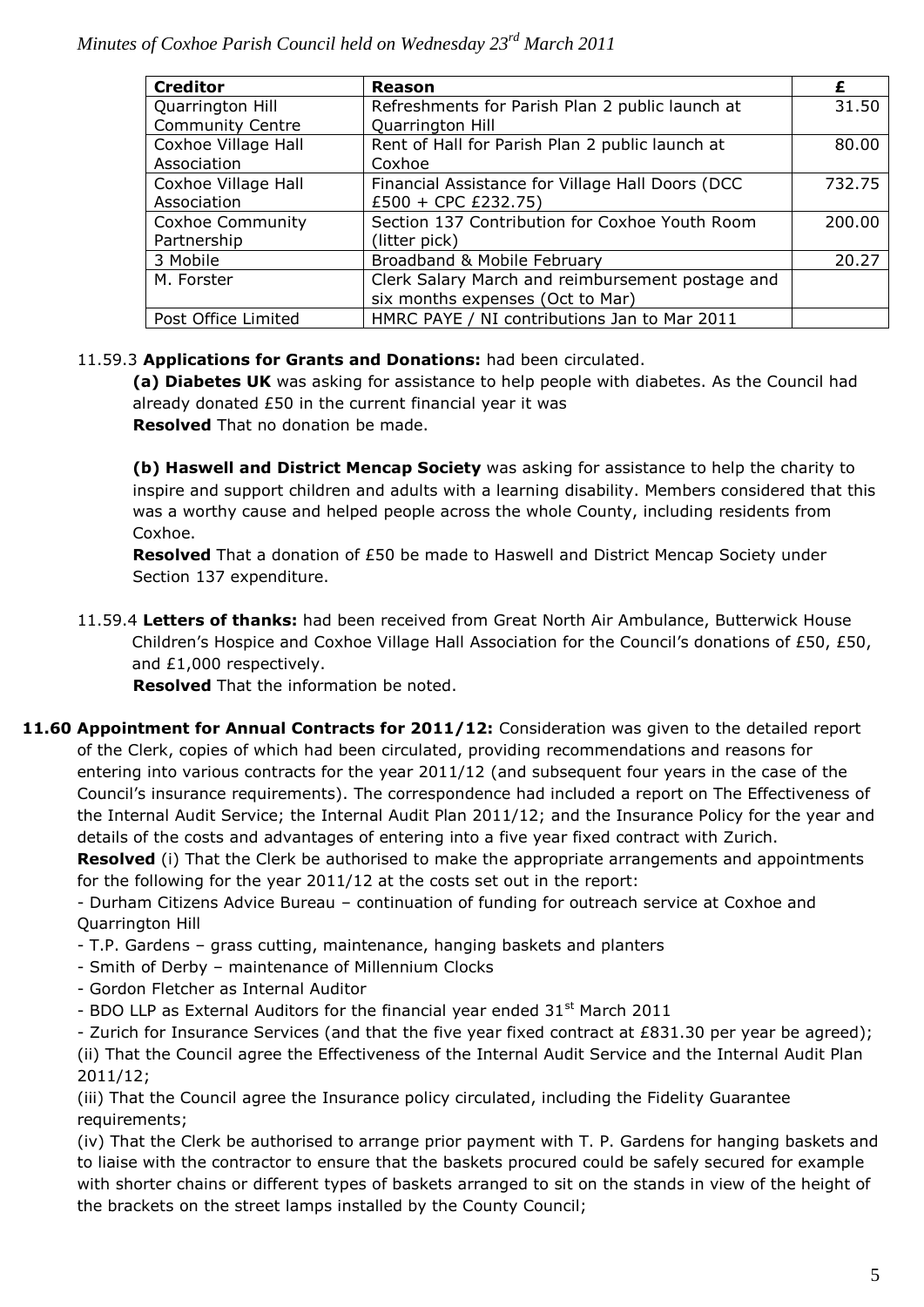(v) That the Clerk be granted delegated authority to liaise with and employ T. P. Gardens to provide any additional flora in the Parish should there be any monies remaining in the hanging basket and planter budget after the usual requirements were allowed for.

**11.61 Parish Plan:** The Chair advised that the public launch consultation events at Quarrington Hill on 19th February and Coxhoe on 5<sup>th</sup> March had been well attended and lots of good issues had been raised. The organisation of the events by Officers of the Parish Council had been fantastic and there were some wonderful photographs on the website. He thanked Durham Rural Community Council for their scribes and stated that the events had been very effective. The questionnaires had been formulated and developed further at the Parish Plan 2 Steering Group. Due to the amount of work on the pressing issue of trying to ensure that the Leisure Centre at Coxhoe was retained, further work on PP2 had been deferred and the next meeting would not be arranged until after Easter. Members of Coxhoe Community Partnership stated, however, that as a lot of their projects were coming to a conclusion, meetings of the Partnership could be used for Parish Plan 2 progress; at least for the interim. This may also assist in involving more people in the Partnership and could contribute to the aim for more community involvement as funding would not be present for large works as part of Parish Plan 2. The Chair provided an update on a meeting that he and the Assistant Parish Clerk, whilst Chair of the PP2SG, had had with the traders on 14<sup>th</sup> March. The issues raised would be fed into the PP2 process and the meeting had ended positively with an agreement that communication would be two way. He summed up by stating that things were going well with very effective launch events having taken place; the website looking great; and the questionnaire having been improved by the Assistant Parish Clerk. It was important to keep the community involved and empower people to be active in the community.

**Resolved** That the information be noted and that Coxhoe Community Partnership invite representatives of PP2 Steering Group to their meetings as an interim measure until the issue of the Leisure Centre was resolved.

**11.62 Update from Environment Committee:** Details had been circulated of assistance that Groundwork could provide on the schemes they had been requested to look at, and costings for such. Comments had been requested as to how Members wished this to be taken forward. One response had been received, in the main stating that expenditure of over £9000 could not be justified at present as there was no budget for this. The response had suggested that the Council look to produce a condensed list of tasks that could be achieved in the lifetime of Parish Plan 2 once all the suggestions had been received and public consultations had been carried out. It was stated that the community should put forward their ideas for their priorities via the results from the questionnaires. Another Member stated that they considered that the noticeboards and signposting was probably the most important thing that should be progressed. Groundwork should be asked to look at the street scene and suggest positions, consult with Durham County Council and provide designs to choose from. Members discussed this further, with some Members considering that there should not be any financial commitment until PP2 results were analysed and the public's priorities ascertained; and other Members considering that the funding for the noticeboards and signposting on the Front Street should be committed and a contract entered into with Groundwork to carry out these works at this stage as this matter had been discussed a few years ago and had been part of the Parish Plan 1 process. The matter was put to the vote and it was agreed that the funding for the noticeboards and signposting be committed and that Groundwork be asked to proceed with those works, with the remainder of the schemes to be deferred for consideration along with all results from PP2 public consultations.

The Clerk advised that Julie Anson from Durham County Council Regeneration had asked the Parish Council for an update on the scheme put forward for regeneration benefit if the planning application for nine dwellings at Lowfield Bungalow, Foundry Row, were to be approved. She had advised the Assistant Parish Clerk that Durham County Council would design a landscaping scheme at The Green to the front of the proposed application site, carry out procurement by tender, and project manage the scheme. If the scheme was up to  $£15,000$  then it should be able to be paid for by Section 106 monies but Durham County Council Planners needed to be convinced that it was proceeding. The Clerk suggested that the Parish Council work with Julie Anson on a scheme up to £15,000; with Durham County Council designing and carrying out the scheme in consultation with the Parish Council. Councillor Mrs. Hepplewhite advised that she would pass details of the scheme for this area that had previously been consulted on.